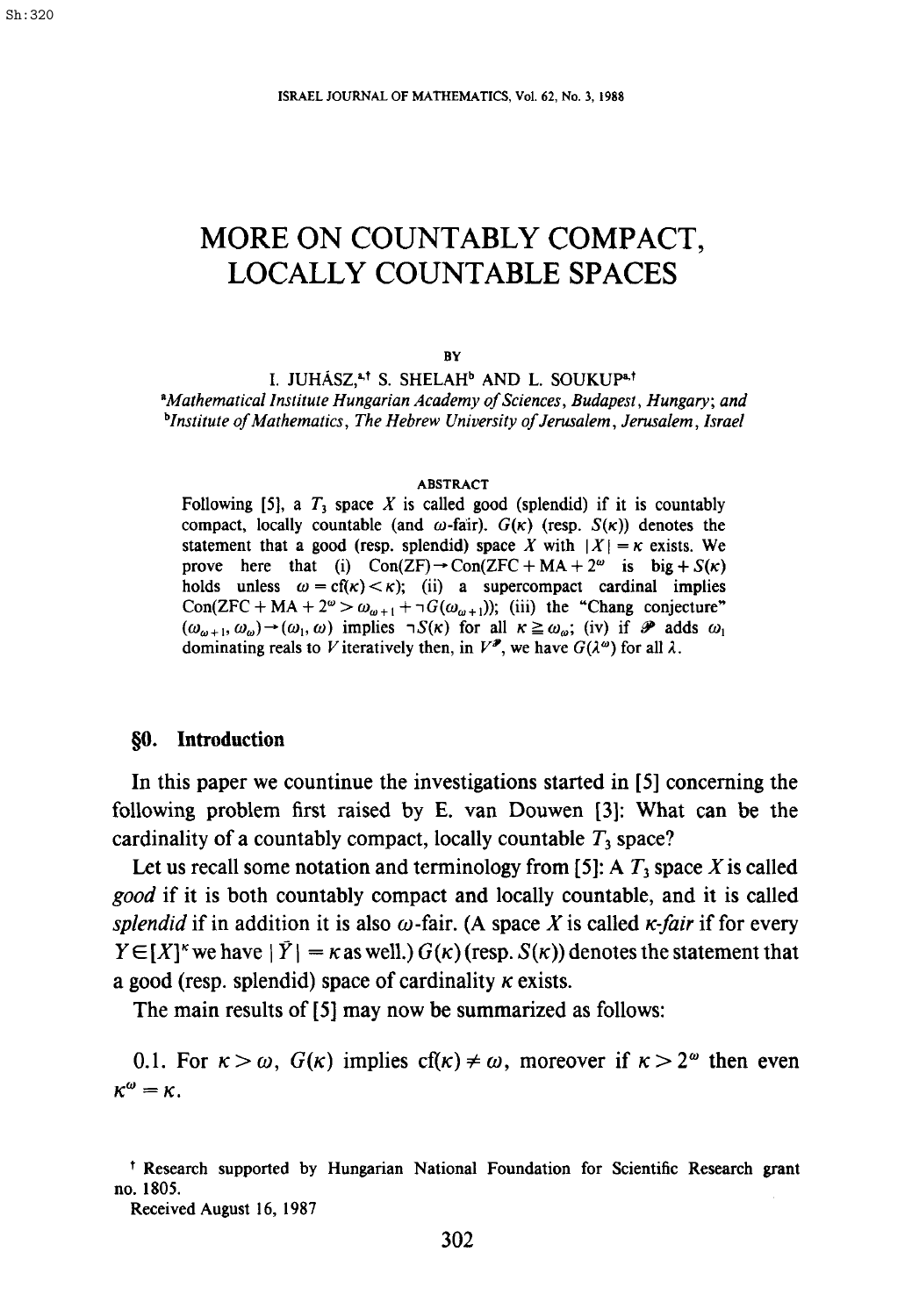0.2. For all  $n \in \omega$  we have  $S(\omega_n)$ .

0.3. Martin's axiom implies  $G((2^{\omega})^{+n})$  for each  $n \in \omega$ .

0.4. If  $V = L$  then  $S(\kappa)$  is valid unless  $cf(\kappa) = \omega < \kappa$ .

Recently, P. Nyikos has observed that the proof of 0.4 in [5], with practically no alternations, actually yields the same conclusion if one only uses the following consequence of  $V = L$ : if cf( $\kappa$ ) =  $\omega < \kappa$  then

(a) the cofinality of  $[\kappa]^\omega$  under inclusion is  $\kappa^+$ , i.e. there is  $\mathscr{A} \subset [\kappa]^\omega$  with  $|\mathcal{A}| = \kappa^+$  such that every member of  $[\kappa]^{\omega}$  is contained in some member of  $\mathcal{A}$ (of course, if  $\kappa > 2^{\omega}$  this implies  $\kappa^{\omega} = \kappa^{+}$ );

(b)  $\Box_r$  holds.

Since (a) and (b) are also valid if one only assumes that the covering lemma holds over the core model, cf. [1] or [2], it is clear that large (in particular, many measurable) cardinals are needed if one intends to build a model in which the conclusion of 0.4 fails.

## §1. Good spaces of size less than 2<sup> $\omega$ </sup>

The results in [5] left the following problem open: Can  $G(\kappa)$  be valid for some  $\kappa$  with  $\omega_{\omega} < \kappa < 2^{\omega}$ ? In this section we are going to give a complete answer to this question.

The first half of this answer is based on the following simple lemma.

1.1. LEMMA. *For any*  $\kappa$ *,*  $S(\kappa)$  *is preserved under CCC forcing.* 

**PROOF.** Let X be a splendid space (of cardinality  $\kappa$ ) in V and Q be any CCC notion of forcing; we claim that X remains splendid in  $V^Q$ . Since local countability and the  $T_3$  property are obviously preserved in any extension of V, it remains only to show that X will remain countably compact and  $\omega$ -fair in  $V^Q$ .

To see this, let A be any countable subset of X in  $V^{\mathcal{Q}}$ . Since Q is CCC, there is a countable  $B \subset X$  in V with  $A \subset B$ . Now  $\overline{B}$  is a countable compact  $T_3$  space in V, hence it is homoemorphic to a countable successor ordinal with its order topology. Consequently,  $\vec{B}$  will trivially remain compact hence closed in  $V^Q$ , showing both that A has a limit point and that  $\overline{A} \subset \overline{B}$  is countable.

Now, from 0.4 and 1.1 we immediately obtain the following corollary that gives an affirmative answer to the problem explicitly formulated on p. 206 of[5].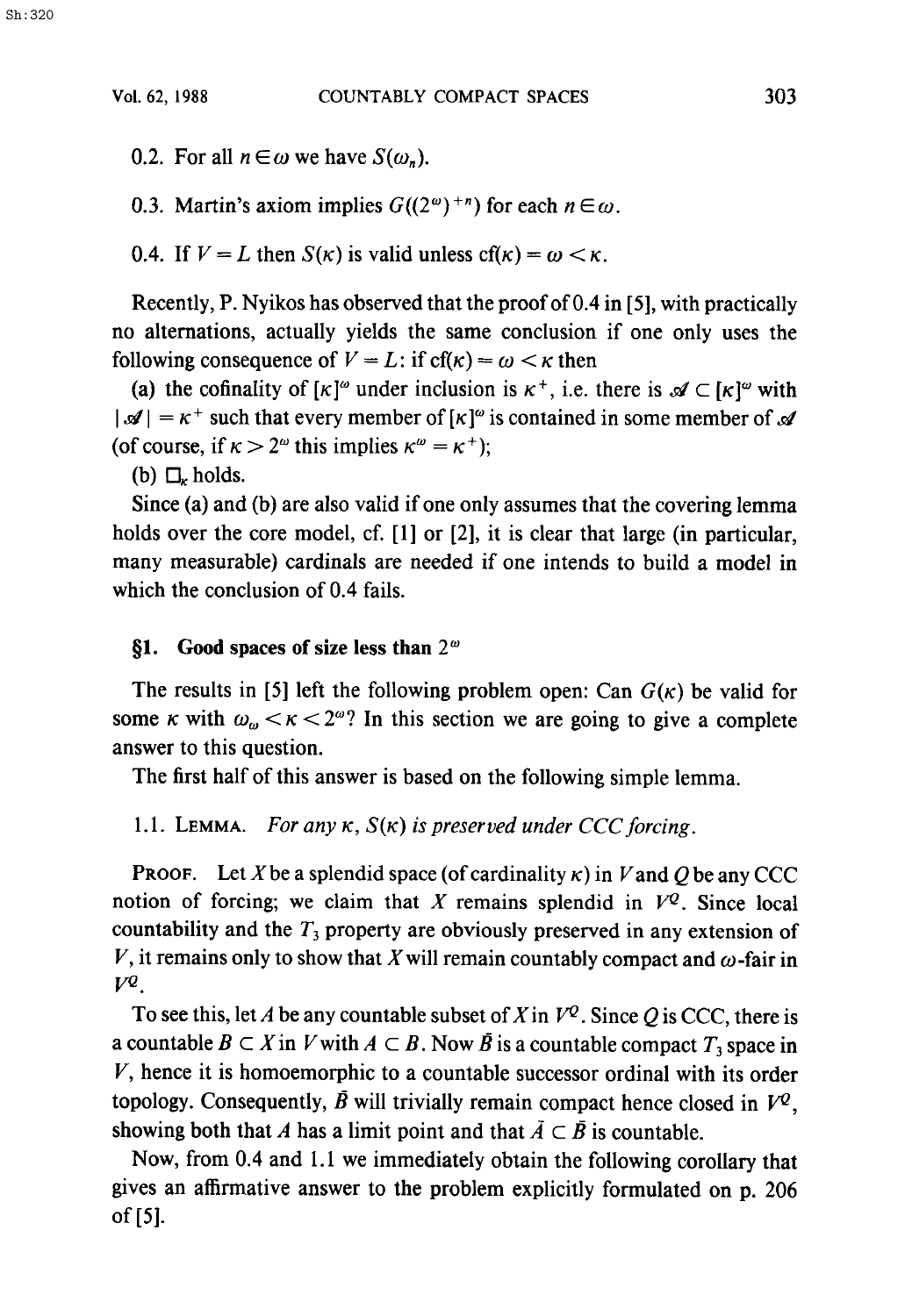1.2. COROLLARY. *If ZF is consistent, so is "ZFC + MA + 2<sup>* $\omega$ *</sup> is as large as you wish*  $+ S(\kappa)$  *is valid unless*  $\kappa$  *is singular of cofinality*  $\omega$ *". In particular, we see that MA plus*  $\omega_{m+1} < 2^{\omega}$  *is consistent with*  $S(\omega_{m+1})$ .

Now, in order to get consistency results going in the opposite direction we introduce the following definition.

1.3. DEFINITION. For  $\kappa \ge \omega_{\omega}$  let  $P(\kappa)$  denote the following statement: for any collection  $\mathscr{A} \subset [\omega_{\omega}]^{\omega}$  with  $|\mathscr{A}| = \kappa$  there is some  $B \in [\omega_{\omega}]^{\omega}$  such that  $|A \cap B| < \omega$  for all  $A \subset \mathcal{A}$ .

The reason for giving this definition is the following trivial observation: if  $P(\kappa)$  holds then  $G(\kappa)$  fails. Indeed, assume X is a locally countable  $T_1$  space with  $|X| = \kappa$ . Since, by the definition,  $P(\kappa)$  implies  $\kappa \ge \omega_{\omega}$ , we may assume that  $\omega_{\omega} \subset X$ . For every point  $p \in X$  let us pick a countable neighbourhood  $U_p$ and apply  $P(\kappa)$  to the collection  $\{U_p \cap \omega_\omega : p \in X\}$ . This gives us a set  $B \in [\omega_{\omega}]^{\omega} \subset [X]^{\omega}$  for which  $B \cap U_{p}$  is finite for every  $p \in X$ , hence B has no limit point in  $X$ , i.e.  $X$  is not countably compact.

Comparing this observation with our remark made at the end of§0, it is clear that if we want to show the consistency of  $P(\kappa)$  for some  $\kappa > \omega_{\omega}$  then large cardinals have to be used. Fortunately, this has been done for us by Magidor in [8], where, for  $\kappa = \omega_{\omega+1}$ , the assumption of our next implication was shown to be consistent from a supercompact cardinal.

1.4. LEMMA. *Assume that* 

$$
2^{\omega}<\omega_{\omega}<\kappa<(\omega_{\omega})^{\omega}.
$$

*Then*  $P(\kappa)$  *is valid.* 

**PROOF.** Let  $\mathcal{A} \subset [\omega_{\omega}]^{\omega}$  with  $|\mathcal{A}| = \kappa$ . By an old result of Sierpinski [9] there is an almost disjoint collection  $\mathscr{B} \subset [\omega_\omega]^{\omega}$  with

$$
|\mathscr{B}| = \omega_{\omega}^{\omega} > |\mathscr{A}| = \kappa.
$$

For each  $A \in \mathcal{A}$  let us put

 $\mathscr{B}_A = \{B \in \mathscr{B}: |B \cap A| = \omega\}.$ 

Since  $\mathscr B$  is almost disjoint, we clearly have

$$
|\mathcal{B}_A| \leq 2^{\omega} < \omega_{\omega},
$$

consequently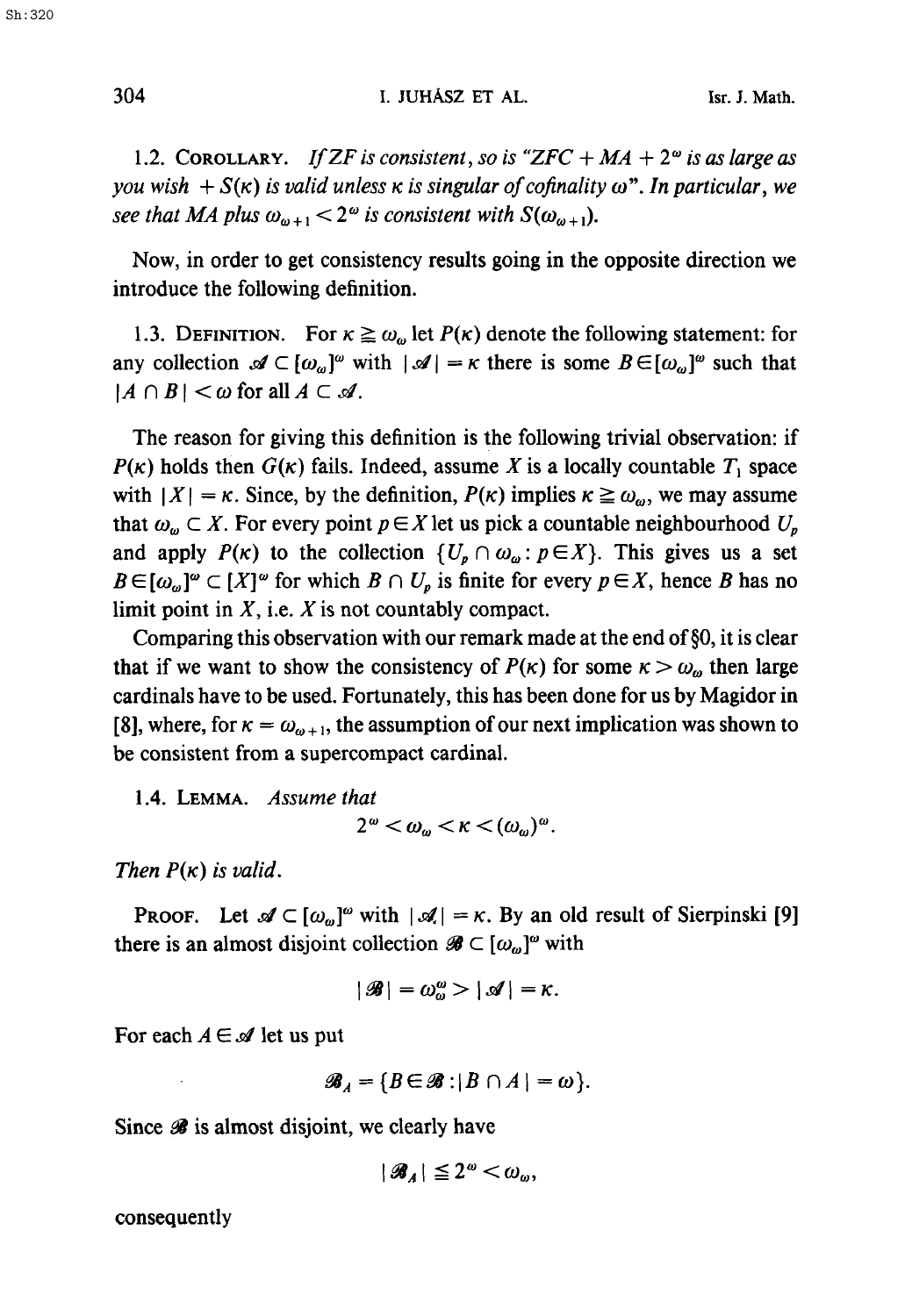$$
|\bigcup \{\mathscr{B}_A\colon A\in\mathscr{A}\}|\leq \kappa.
$$

But then for any  $B \in \mathscr{B} \setminus \bigcup \{\mathscr{B}_A : A \in \mathscr{A}\}\$ we have  $|B \cap A| < \omega$  for all  $A \subset \mathscr{A}$ , hence the proof is completed.

Of course, 0.1 immediately implies that  $G(\kappa)$  is false if  $2^{\omega} < \omega_{\omega} < \kappa < \omega_{\omega}^{\omega}$ . In order to put 1.4 to use we still need the following lemma.

1.5. LEMMA.  $P(\kappa)$  is preserved under any CCC forcing.

**PROOF.** Let Q be any CCC notion of forcing and let, in  $V^{\mathcal{Q}}$ ,  $f: \kappa \to [\omega_{\omega}]^{\omega}$  be a function enumerating an  $\mathscr{A} \subset [\omega_{\omega}]$  with  $|\mathscr{A}| = \kappa$ . Now by a theorem of [6, p. 206] there is a function  $F: \kappa \to [\omega_\omega]^{\omega}$  *in V* such that  $f(\alpha) \subset F(\alpha)$  for all  $\alpha \in \kappa$ . Then we have a  $B \in [\omega_\omega]^{\omega}$  such that  $|B \cap F(\alpha)| < \omega$  for all  $\alpha < \kappa$ . Then we have  $|A \cap B| < \omega$  for all  $A \in \mathcal{A}$ .

As an immediate corollary of this, Magidor's above-mentioned result, and 1.4 we get the following result.

1.6. COROLLARY. *If there is a supercompact cardinal then it is consistent to have Martin's axiom plus*  $\omega_{\omega + 1} < 2^{\omega}$  *plus the failure of G(* $\omega_{\omega + 1}$ *).* 

# **§2. When all splendid spaces are** small

In view of our remark made at the end of§0, large cardinals are needed if one wants to establish e.g. the consistency of the statement that the cardinalities of splendid spaces are bounded. Of course, by 0.2, the least possible such bound is  $\omega_{\omega}$ .

In this section our aim is to show that there is a reasonable assumption, first considered in [7] by Levinsky, Magidor and Shelah, which indeed implies that this is the case. This assumption is actually a model-theoretic statement, a case of Chang's conjecture, usually denoted by the symbol

$$
(\omega_{\omega+1},\omega_{\omega})\rightarrow(\omega_1,\omega).
$$

The meaning of this is as follows: if  $\mathcal{A} = \langle A, U, R_n : n \in \omega \rangle$  is any structure such that  $|A| = \omega_{\omega+1}$ ,  $U \subset A$  is unary with  $|U| = \omega_{\omega}$  then  $\mathscr A$  has an elementary substructure  $\mathcal{A}' = \langle A', U', R'_n : n \in \omega \rangle$  for which  $|A'| = \omega_1$  and  $|U'| =$  $\omega_0$  (of course, here  $U' = U \cap A'$  and  $R'_n = R_n \cap (A')^{i_n}$  for  $n \in \omega$ , where  $i_n$  is the arity of  $R_n$ ).

In [7] Levinsky, Magidor and Shelah proved that the existence of a 2-huge cardinal implies the consistency of GCH plus  $(\omega_{\omega+1}, \omega_{\omega}) \rightarrow (\omega_1, \omega)$ . For our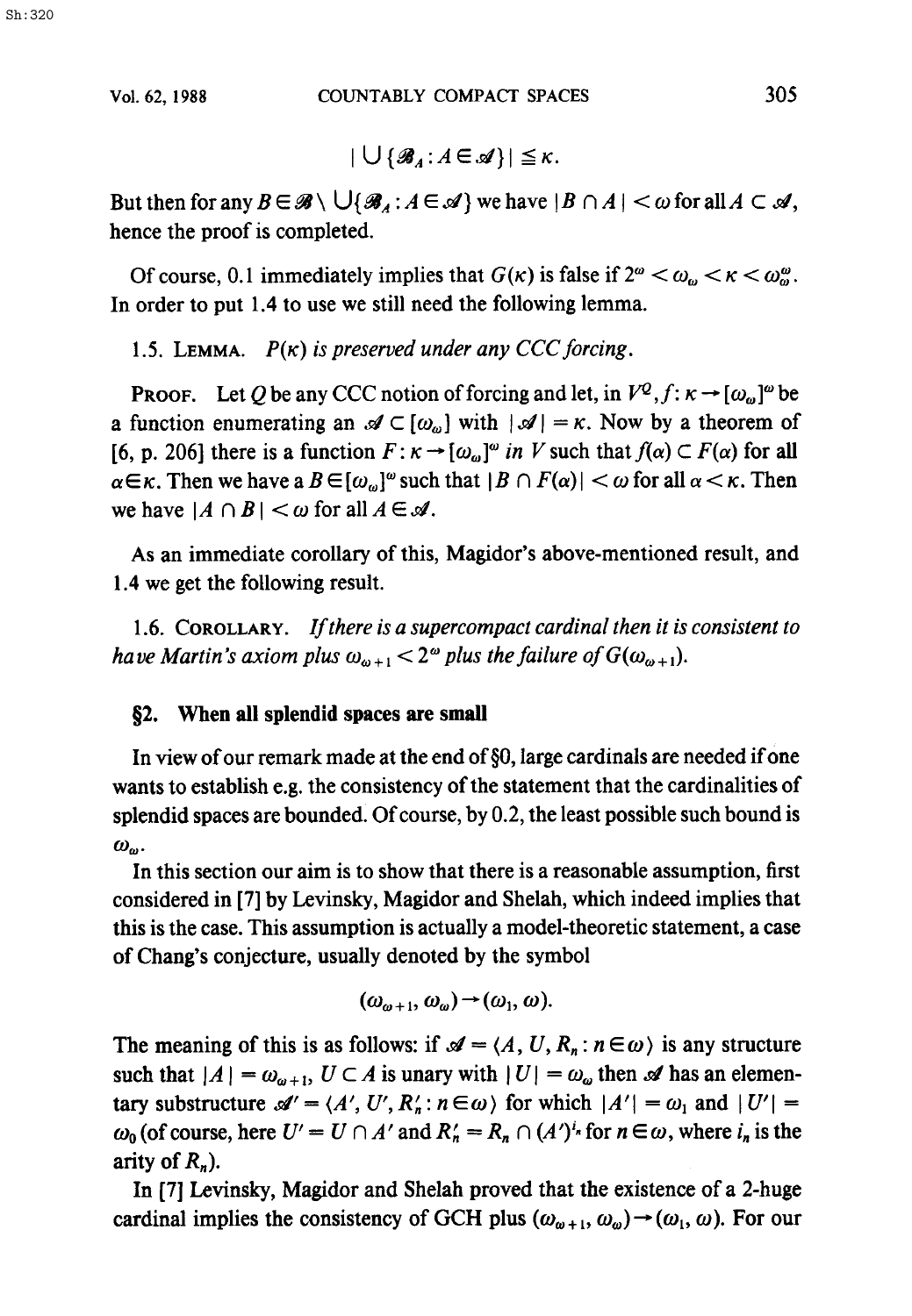306 I. JUHÁSZ ET AL. Isr. J. Math.

purposes it will be convenient to first give the following topological consequence of this proposition. (Note that, as is easily seen by a simple induction, any first countable  $\omega$ -fair space is also  $\omega_n$ -fair for each  $n \in \omega$ .)

**2.1. THEOREM.** *If*( $\omega_{\omega+1}, \omega_{\omega}$ )  $\rightarrow$  ( $\omega_1, \omega$ ) *holds then any first countable space that is*  $\omega$ *-fair is also*  $\omega_{\omega}$ *-fair.* 

**PROOF.** Assume, on the contrary, that there is an  $\omega$ -fair first countable space X with  $|X| = \omega_{\omega+1}$  and a dense subset  $S \subset X$  with  $|S| = \omega_{\omega}$ . Let us fix for each  $p \in X$  a neighbourhood base  $\{V_n(p) : n \in \omega\}$  in X and then for each  $n \in \omega$  we define a binary relation  $R_n$  on X as follows:

$$
R_n(x, y) \leftrightarrow y \in V_n(x).
$$

Now, applying  $(\omega_{\omega+1}, \omega_{\omega}) \rightarrow (\omega_1, \omega)$  to the structure  $\mathscr{X} = \langle X, S, R_n : n \in \omega \rangle$ we get a set  $Y \in [X]^{\omega_1}$  such that  $|S \cap Y| = \omega$  and  $\mathscr{Y} = \langle Y, S \cap Y, R_n \cap Y \rangle$  $Y^2$ :  $n \in \omega$  is an elementary substructure of  $\mathscr{X}$ .

We claim that  $S \cap Y$  is dense in Y, which contradicts the assumption that X is  $\omega$ -fair. Indeed, since S is dense in X, for each  $n \in \omega$  we have that the sentence

$$
\forall x \; \exists \; y [R_n(x, y) \land y \in S]
$$

is satisfied in  $\mathscr X$ , consequently the same sentence is also satisfied in  $\mathscr Y$ . Now, it is obvious that this actually means that  $Y \cap S$  is dense in Y.

Since, by 0.1, no good space of size  $\geq \omega_{\omega}$  is  $\omega_{\omega}$ -fair we immediately get the following corollary.

2.2. COROLLARY. If  $(\omega_{\omega+1}, \omega_{\omega}) \rightarrow (\omega_1, \omega)$  *holds then*  $S(\kappa)$  *implies*  $\kappa < \omega_{\omega}$ .

P. Nyikos, after having heard of this result, gave the following strengthening of it:  $(\omega_{\omega+1}, \omega_{\omega}) \rightarrow (\omega_1, \omega)$  implies that every first countable,  $\omega$ -bounded and locally hereditarily Lindelöf space has Lindelöf degree  $\langle \omega_{\omega}$ . Below we show that already the assumption "every  $\omega$ -fair first countable space is  $\omega_{\omega}$ -fair" yields the same conclusion. Moreover, our proof is completely different from and much simpler than his.

2.3. THEOREM. *Assume that every*  $\omega$ *-fair first countable space is*  $\omega_{\omega}$ -*fair. Then for every first countable, co-bounded and locally hereditarily Lindelof space X we have*  $L(X) < \omega_{\omega}$ .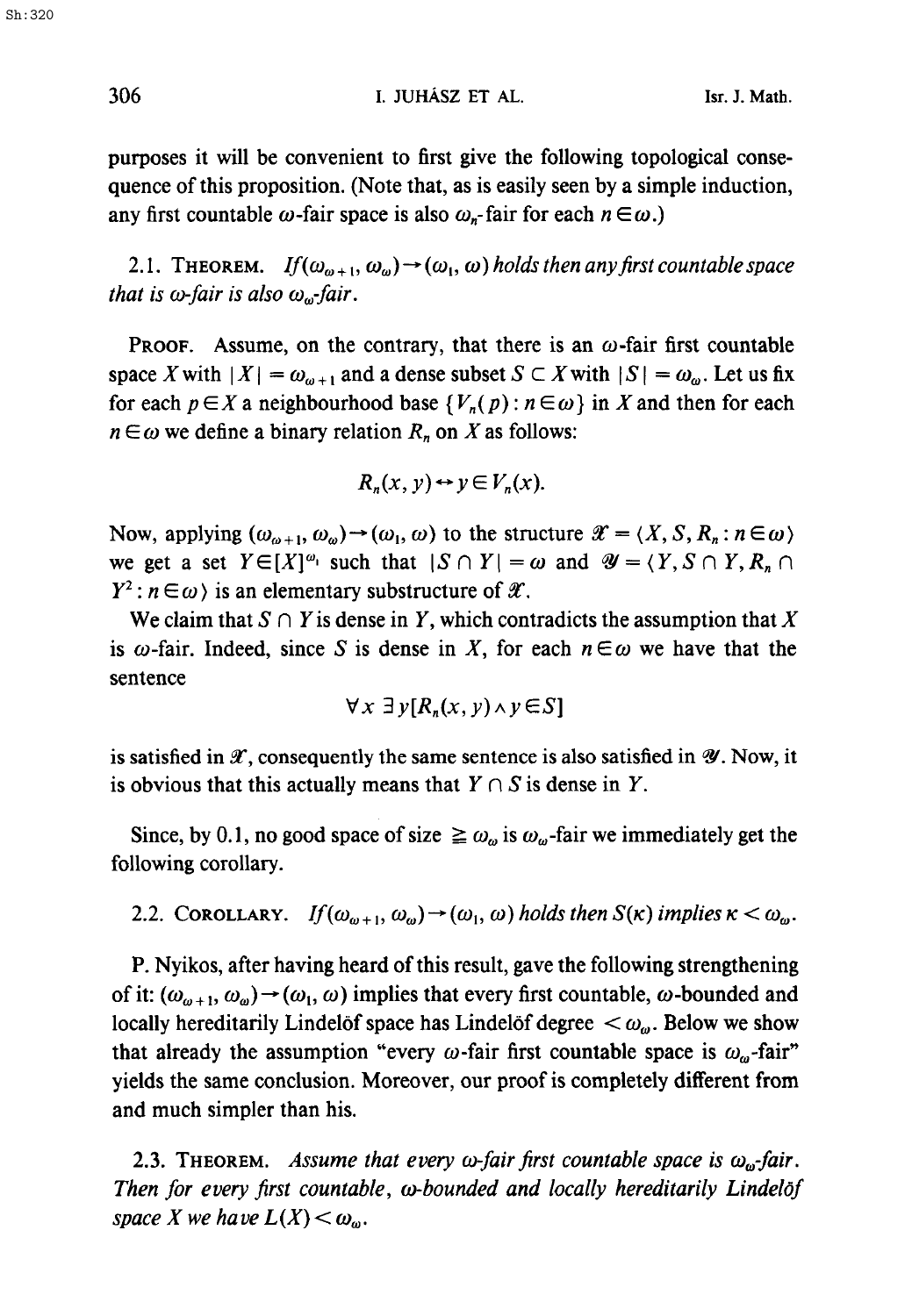**PROOF.** The countable compactness of X clearly implies that  $L(X) \neq \omega_0$ (as well as  $L(F) \neq \omega_{\omega}$  for every closed subspace F of X). Moreover, since X is locally hereditarily Lindelof we have  $L(Y) = hL(Y)$  for every  $Y \subset X$ .

Now, if we had  $L(X) > \omega_{\omega}$  then X would contain a right-separated subspace S with  $|S| = \omega_{\omega}$ . Then  $L(\bar{S}) = hL(\bar{S}) \ge \omega_{\omega}$  and  $L(\bar{S}) \ne \omega_{\omega}$  imply that in fact  $L(S) > \omega_{\omega}$ , hence we may choose a right-separated set  $Z \subset \overline{S}$  with  $|Z| =$  $\omega_{\omega+1}$ .

Let us now consider the subspace  $Y = S \cup Z$  of X. We claim that Y is  $\omega$ -fair, which will yield a contradiction since, of course, Y is not  $\omega_{\omega}$ -fair.

Indeed, since X is  $\omega$ -bounded, for every countable set  $A \subset X$  we have that  $\overline{A}$ is compact, hence being covered by finitely many hereditarily Lindel of sets it is also hereditarily Lindelöf. Consequently, for every  $A \in [Y]^\omega$  we have both  $|\bar{A} \cap S| \le \omega$  and  $|\bar{A} \cap Z| \le \omega$ , hence  $|\bar{A} \cap Y| \le \omega$ , which was to be shown.

We mention here, without proof, that the relation  $(\omega_{\omega+1}, \omega_{\omega}) \rightarrow (\omega_1, \omega)$  is preserved under CCC forcing. Consequently, from a model satisfying it we may get one in which it remains true and  $MA + 2^{\omega} > \omega_{\omega+1}$  are also satisfied. This yields us a model in which  $S(\kappa)$ , hence by [5] also  $G(\kappa)$ , fails non-trivially whenever  $\omega_{\omega} \le \kappa < 2^{\omega}$ . But the existence of a 2-huge cardinal is a much stronger requirement than that of a supercompact cardinal, hence 1.6 is a better result.

### **§3. Another model with arbitrarily large good spaces**

Our aim here is to show that a very simple forcing yields a model as described in the title.

3.1. THEOREM. *If*  $\mathcal{P}$  *is the partial order that adds iteratively*  $\omega_1$  *dominating reals to V then in*  $V^{\mathcal{P}}$ *,*  $G(\lambda^{\omega})$  *holds for each cardinal*  $\lambda$ *.* 

In this section we shall use  $D$  to denote the standard notion of forcing that adds a dominating real to V, i.e. a function  $r : \omega \rightarrow \omega$  such that  $r(n) > f(n)$  for all but finitely many  $n \in \omega$  whenever  $f \in {}^{\omega} \omega \cap V$ , cf [4].

A space X is called nice iff it is a locally countable, locally compact  $T_2$  space. Let us remark that each nice space is both first countable and regular.

The proof of 3.1 is based on the following lemma:

3.2. LEMMA. Let  $\langle X, \tau \rangle$  be a nice space. Then, in  $V^D$ ,  $\langle X, \tau \rangle$  can be *embedded as a dense, open subspace into a nice space*  $\langle Y, \sigma \rangle$  *satisfying property (.) below:*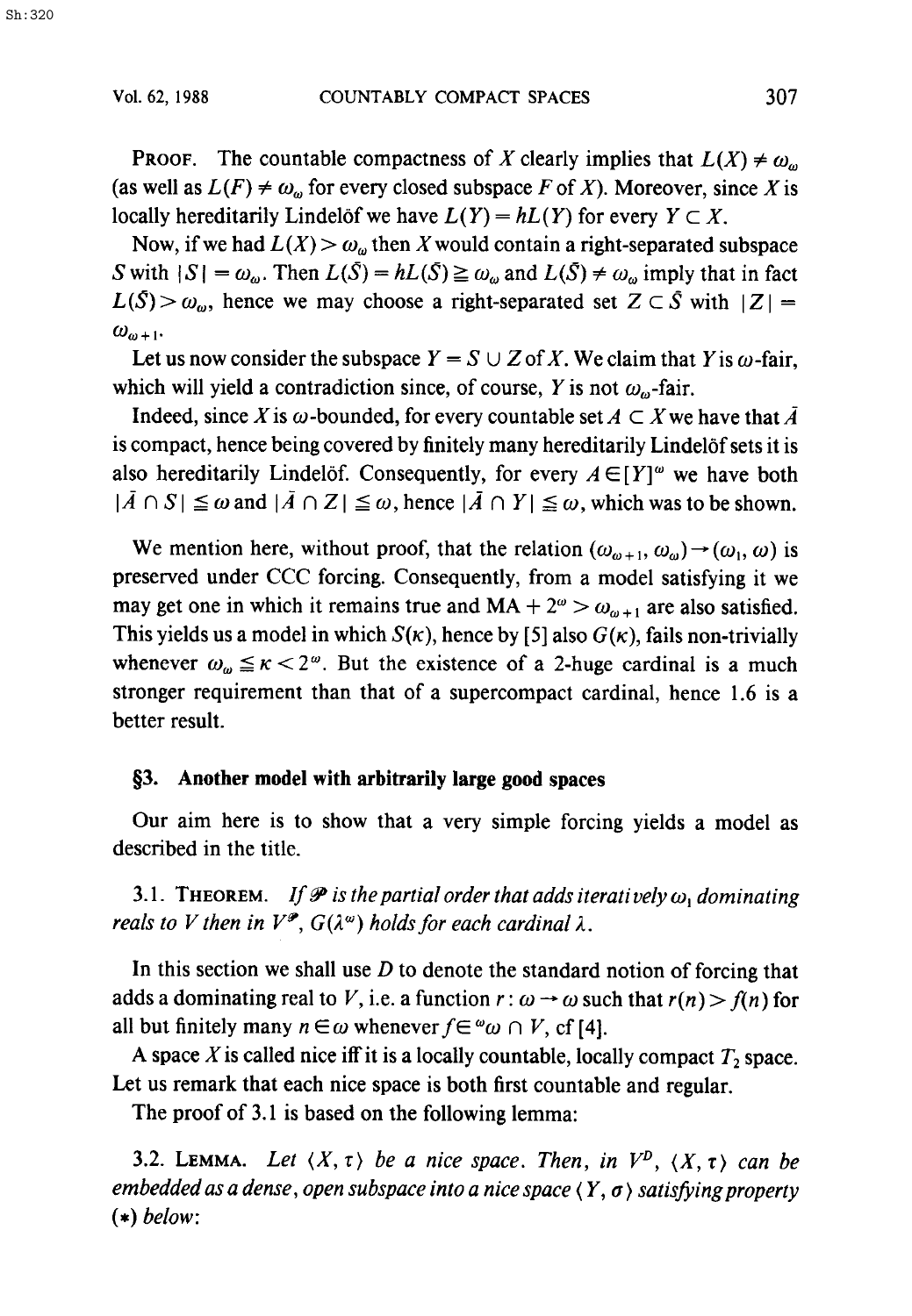308 I. JUHÁSZ ET AL. Isr. J. Math.

(\*) Each  $Z \in [X]^\omega \cap V$  has an accumulation point in  $\langle Y, \sigma \rangle$ .

**PROOF.** First we fix, in V, a function  $F: X \times \omega \rightarrow [X]^{\leq \omega}$  satisfying for each  $x \in X$  3.1.1 and 3.1.2 below:

- 3.1.1.  $F(x, 0) \supset F(x, 1) \supset \cdots \supset F(x, n) \supset \cdots$
- 3.1.2.  $\{F(x, n) : n \in \omega\}$  forms a local base of x in  $\langle X, \tau \rangle$  consisting of compact open neighbourhoods.

Next we choose a maximal almost disjoint family  $\mathscr{A} \subset [X]^\omega$  of countable, closed discrete subsets of X. For each  $A \in \mathcal{A}$  we use  $\vec{A}$  to denote a one-to-one enumeration of A in V in type  $\omega$ .

Now we will extend X in such a way that for each  $A \in \mathcal{A}$  the sequence  $\vec{A}$  will become convergent.

The underlying set of  $\langle Y, \sigma \rangle$  will be

$$
Y = X \cup \{y_A : A \in \mathcal{A}\}\
$$

where the  $y_A$ 's are new and different points.

From now on we work in  $V^b$ . Let us consider the function  $F^*: Y \times \omega \rightarrow$  $[Y]^{\leq \omega}$  given by 3.1.3 and 3.1.4:

3.1.3.  $F^*$  extends  $F$ .

3.1.4.  $F^*(y_4, n) = \{y_4\} \cup \cup \{F(\vec{A}(k), r(k)) : k > n\}.$ 

We define the topology  $\sigma$  on Y as follows: for each  $y \in Y$  we choose  ${F^*(y, n) : n \in \omega}$  as a local base of y in Y.

Obviously,  $(X, \tau)$  is an open, dense subspace of Y. It is also clear that  $(Y, \sigma)$ is locally countable.

In order to prove that  $(Y, \sigma)$  is locally compact let us first remark that each  $F(x, n)$  remains compact in  $V<sub>p</sub>$ , because it is a countable, compact  $T<sub>2</sub>$  space, i.e., homeomorphic to a countable successer ordinal. Consequently  $Y$  is locally compact at every  $x \in X$ . Next we prove that every  $F^*(y_A, n)$  is also compact.

Indeed, if S is any infinite subset of  $F^*(y_A, n)$  then either  $S \cap F(A(k), r(k))$ is infinite for some fixed  $k > n$  or S intersects  $F(\vec{A}(k), r(k))$  for infinitely many  $k \in \omega$ , hence, in either case, S has a limit point.

Let us now check property (\*). Consider a  $B \in [X]^{\omega} \cap V$  having no accumulation point in X. By the maximality of  $\mathcal A$  we can find  $A \in \mathcal A$  having infinite intersection with B. But then  $y_A$  is a limit point of  $A \cap B$ , for  $\overline{A}$  converges to  $y_A$ .

Lastly, we prove that  $(Y, \sigma)$  is  $T_2$ . Till now we have not used that r is a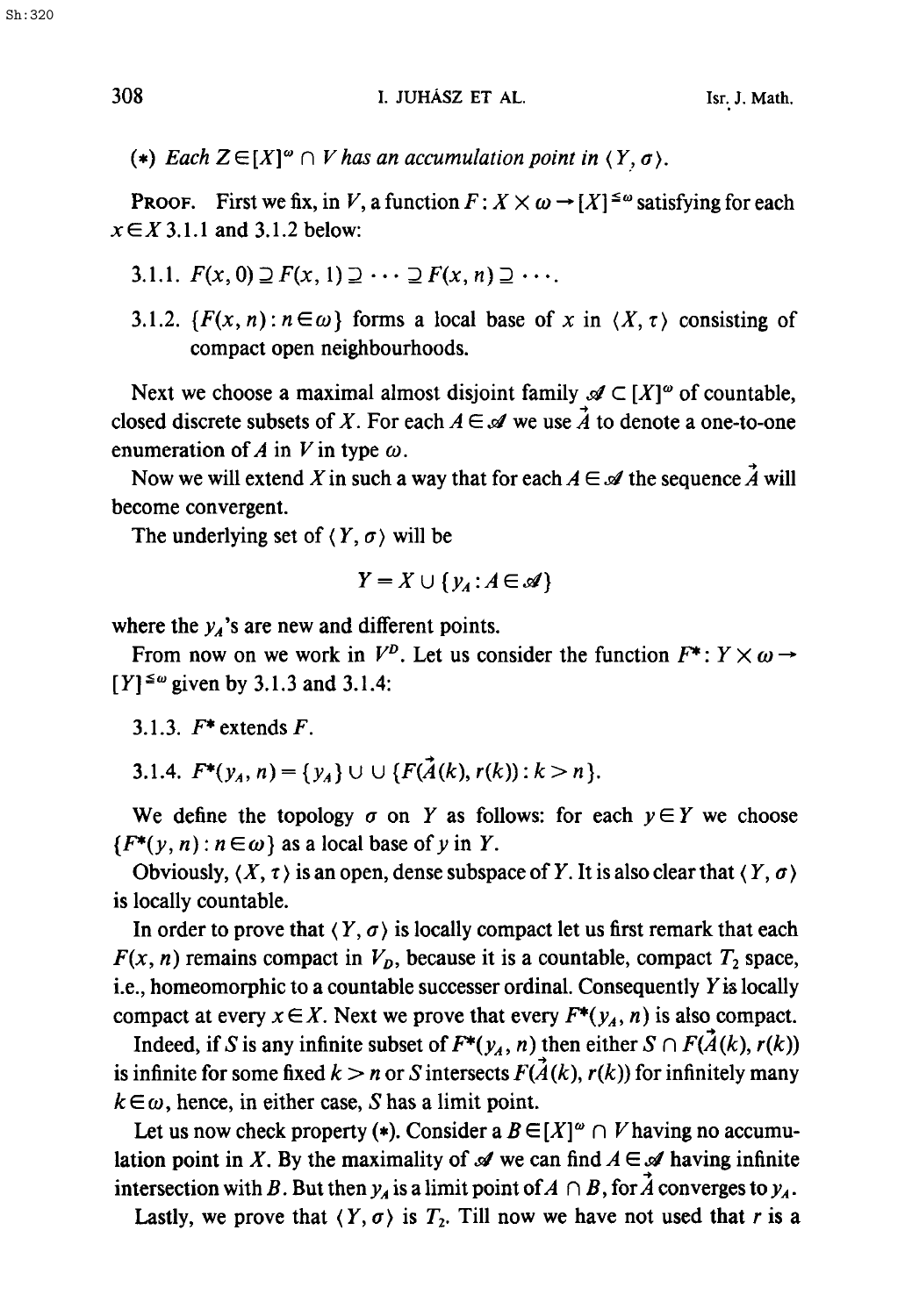dominating real. Let us fix two different points of  $Y$ , say  $u$  and  $v$ . Since  $X$  is an open subspace of Y we can assume that  $u \in Y \setminus X$ ,  $u = y<sub>A</sub>$ .

We distinguish two cases:

*Case l. vEX* 

First we fix a  $k \in \omega$  with  $v \notin {\mathcal{A}}(i): i \geq k$ . Since A does not have an accumulation point we can choose a neighbourhood  $F(v, n)$  of v, having empty intersection with  $\{\vec{A}(i): i \geq k\}.$ 

Now let us consider the function  $f: \omega \setminus k \to \omega$  defined in V as follows:

$$
f(l) = \min\{i : F(\bar{A}(l), i) \subset X \setminus F(v, n)\}.
$$

We know that r dominates f, i.e. we have  $m \ge k$  with  $f(i) < r(i)$  for each  $i > m$ . Thus  $F^*(y_A, m)$  and  $F(v, n)$  are disjoint neighbourhoods of  $y_A$  and v.

*Case 2.*  $v = v_R \in Y \setminus X$ 

First we fix  $k \in \omega$  with  $\{\vec{A}(l): l > k\} \cap {\{\vec{B}(l): l > k\}} = \emptyset$ . Since  ${\rm \{A(l): l > k\}}$  and  ${\rm \{B(l): l > k\}}$  are disjoint, countable closed subsets of the regular space  $X$ , they can be separated by open sets, i.e. there are functions  $f, g \in \omega_0 \cap V$  with

$$
\bigcup \{F(\vec{A}(l),f(l)): l > k\} \cap \bigcup \{F(\vec{B}(l),g(l)): l > k\} = \varnothing.
$$

But *r* dominates both f and g, i.e. we have  $n > k$  with  $r(i) > f(i)$ ,  $g(i)$  for each  $i > n$ . This means that  $F^*(y_A, n) \cap F^*(y_B, n) = \emptyset$ .

This completes the proof of Lemma 3.2.

**PROOF OF THEOREM 3.1.** The poset  $\mathcal{P} = \mathcal{P}_{\omega}$  is given by the finite support iteration  $\langle P_{\alpha} : \alpha \leq \omega_1, \dot{Q}_{\alpha} : \alpha < \omega_1 \rangle$  where

$$
V^{P_a} \models \dot{Q}_a = D
$$

for each  $\alpha < \omega_1$ .

Given a cardinal  $\lambda$  with  $\lambda^{\omega} = \lambda$  we define nice spaces  $X_{\alpha}$  with  $X_{\alpha} \in V^{p_{\alpha}}$  so that  $X_{\alpha}$  is an open subspace of  $X_{\beta}$  for each  $\alpha < \beta$ , by induction on  $\alpha \leq \omega_1$  as follows. We denote by  $\tau_a$  the topology of  $X_a$ .

We set a discrete space of cardinality  $\lambda$  as  $X_0$  in V. For every limit  $\alpha$  we put  $X_{\alpha} = \bigcup \{X_{\beta} : \beta < \alpha\}$  with the topology  $\tau_{\alpha}$  that is generated by  $\bigcup \{\tau_{\beta} : \beta < \alpha\}.$ Standard tricks (cf. e.g. [6] p. 281) will insure that  $X_{\alpha}$ ,  $\tau_{\alpha} \in V^{p_{\alpha}}$ . Obviously  $X_{\alpha}$ will be nice and every  $X_{\beta}$  is open in  $X_{\alpha}$ .

If  $\alpha = \beta + 1$  and  $X_{\beta}$  is defined then we apply Lemma 3.2 for  $X_{\beta}$  in  $V^{\mathcal{P}_{\beta}}$ . We